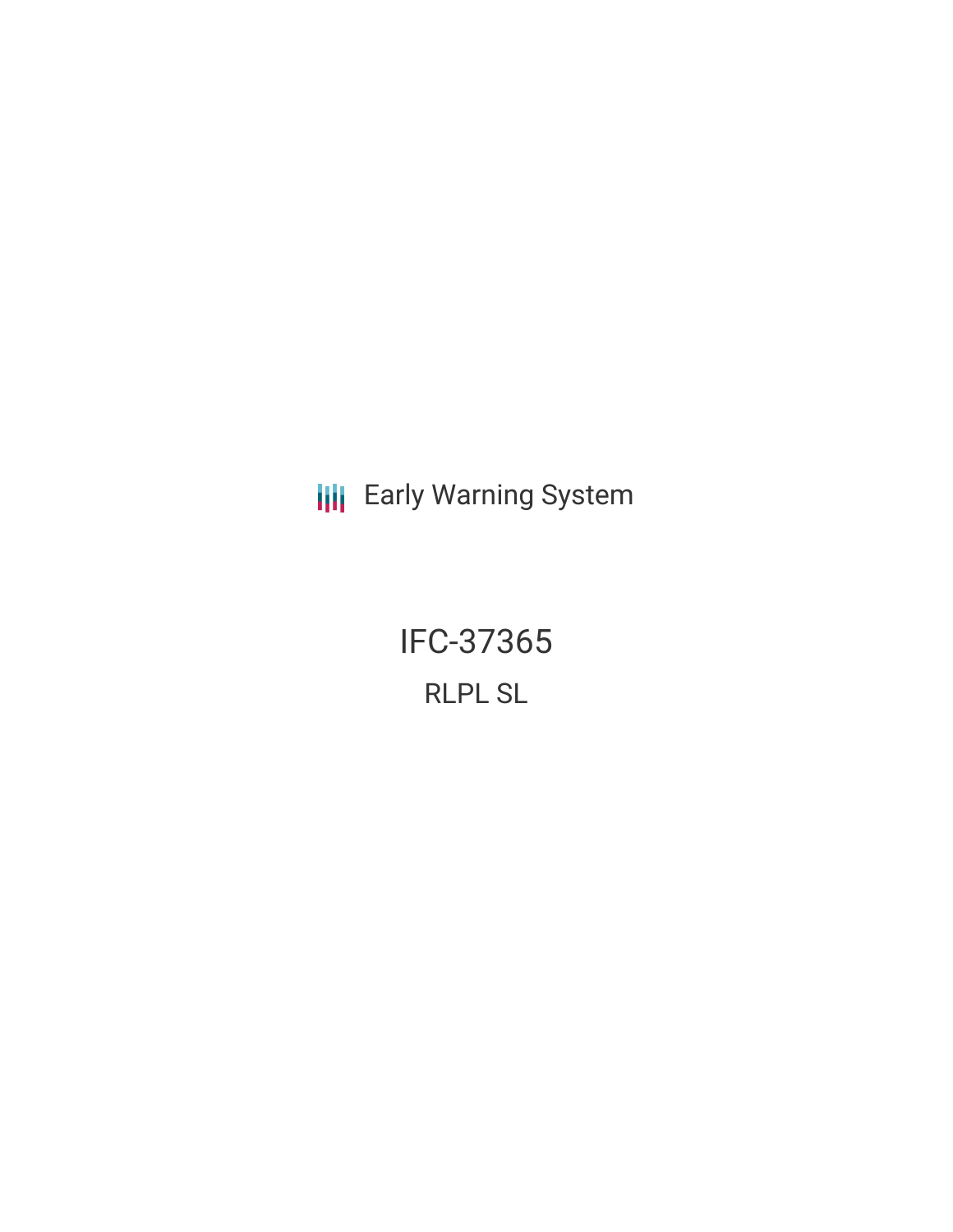| <b>Countries</b>               | Poland                                  |
|--------------------------------|-----------------------------------------|
| <b>Financial Institutions</b>  | International Finance Corporation (IFC) |
| <b>Status</b>                  | Active                                  |
| <b>Bank Risk Rating</b>        |                                         |
| <b>Voting Date</b>             | 2015-12-15                              |
| <b>Borrower</b>                | RAIFFEISEN-LEASING POLSKA SA            |
| <b>Sectors</b>                 | Finance                                 |
| <b>Investment Type(s)</b>      | Loan                                    |
| <b>Investment Amount (USD)</b> | \$75.00 million                         |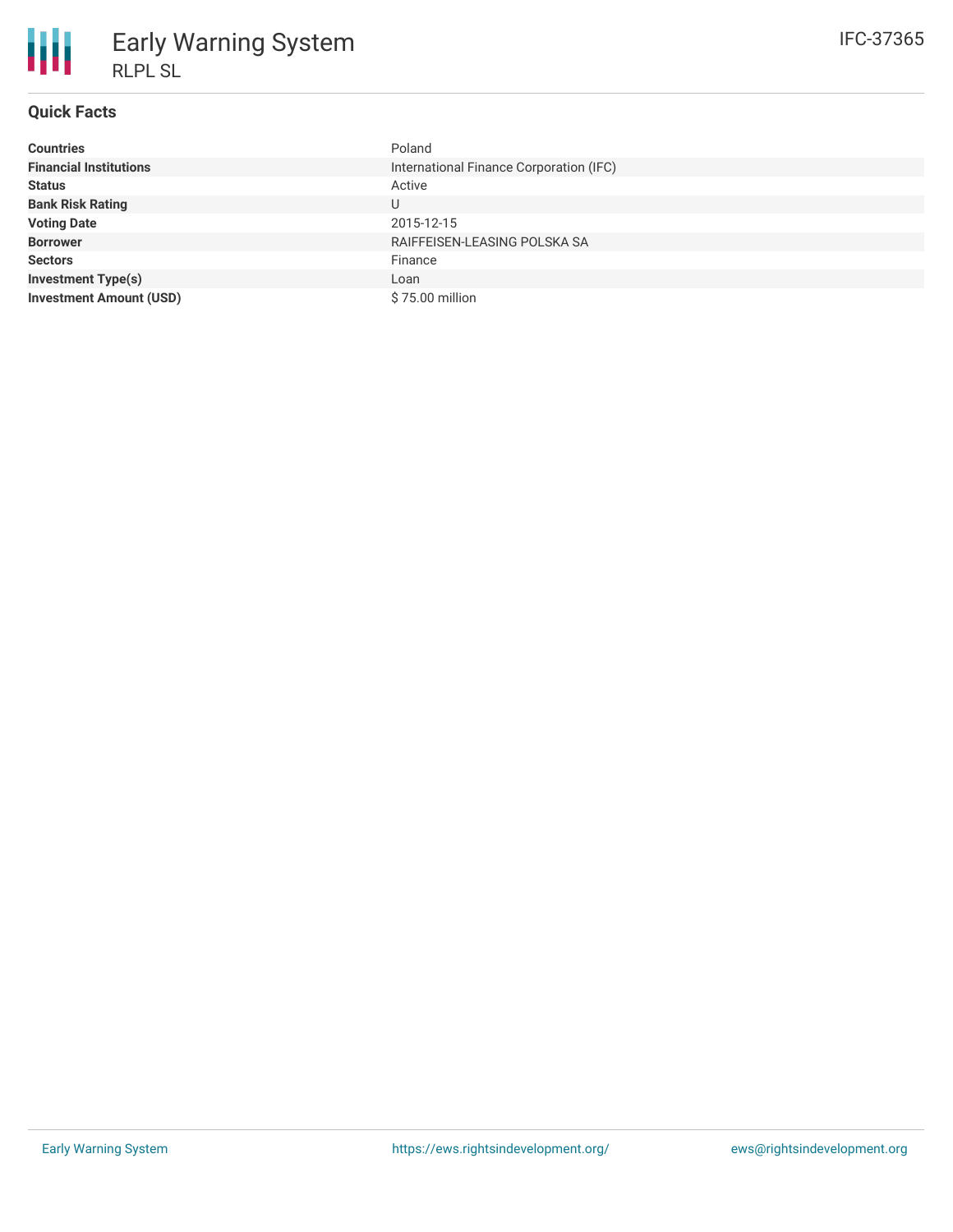

## **Project Description**

This project finances a senior loan to Raiffeisen-Leasing Polska S.A. to be used to lease products to micro, small, and mediumsized enterprises in rural areas of Poland in order to increase financial inclusion and reduce disparities between Poland's regions.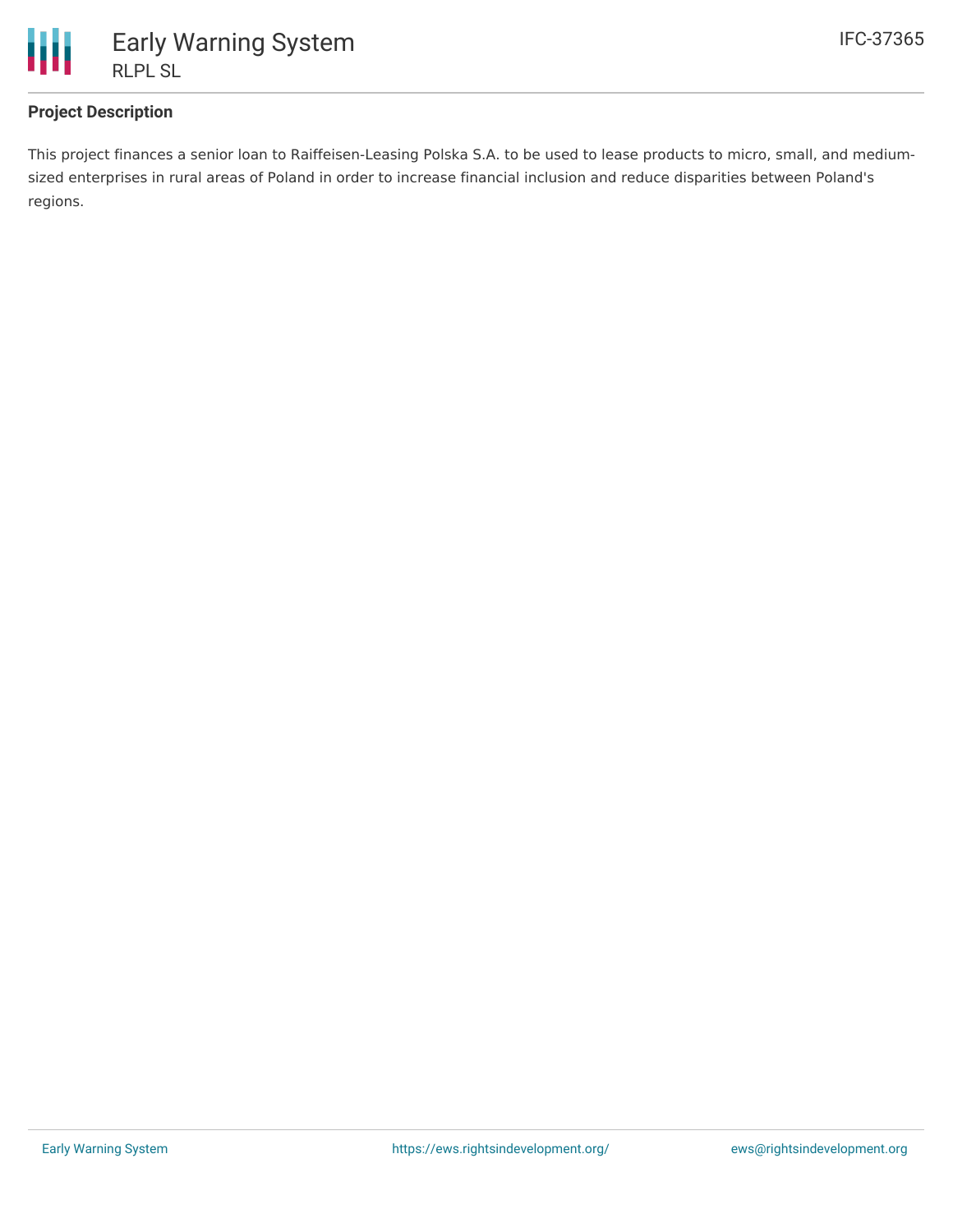

## **Investment Description**

• International Finance Corporation (IFC)

The proposed project supports Raiffeisen-Leasing Polska S.A. (RLPL) with a senior loan which will be entirely earmarked for micro, small, and medium-sized enterprises in less developed regions in Poland. RLPL was established in 1998 as a joint venture between Raiffeisen Bank Polska S.A.(RBPL) and Raiffeisen Leasing International. Since 2014, RLPL is 100%-owned by RBPL, which is itself 100%-owned by Raiffeisen Bank International AG, which manages the development of the Raiffeisen Banking Group network.